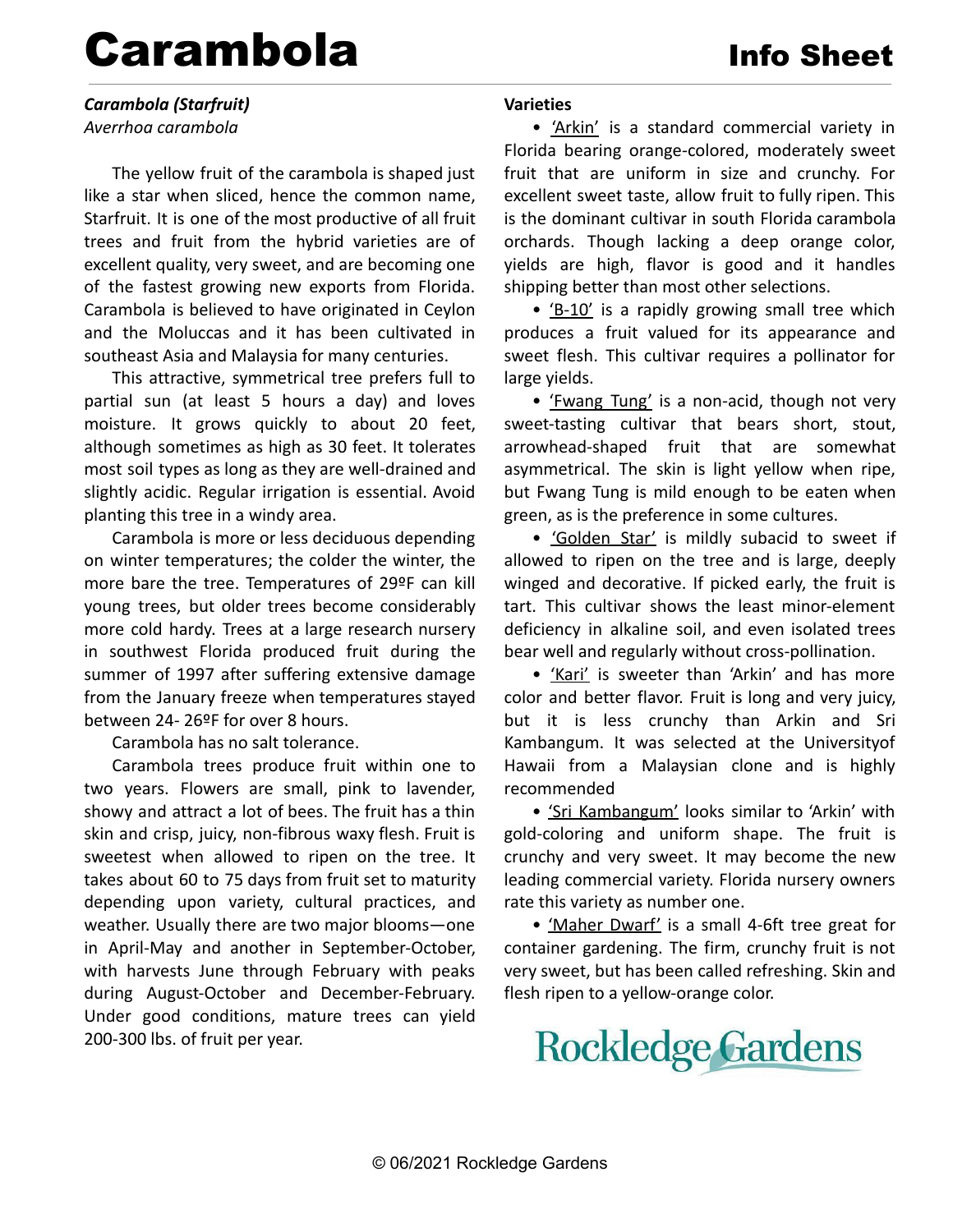#### **Planting Instructions**

Prepare the soil by adding 1 part organic matter—such as our **Rockledge Gardens Planting Mix**—to 1 to 2 parts existing soil (use more Planting Mix in sandy soil). Use this mix to backfill the hole. Add a few cups of **Espoma Citrus-Tone** and some **Bio-Tone Starter Plus** (see directions) when planting. Work these into the soil alongside the rootball while planting and sprinkle some on the surface. Reapply Citrus-Tone around the tree surface every 2 months. These organic products will serve to stimulate root growth for quicker establishment.

The planting hole should be wider—but no deeper—than the rootball. When planted, the tree should be no lower in the ground than it was in the pot. If higher (recommended for poor draining areas), it should be bermed up gradually.

When removing the tree from the container, use care: do this right next to the hole you have just prepared. Examine the tree roots closely for injury. If any of the roots are crushed or broken, cut them at a point just inside of the injury. If there are roots encircling more than one-third of the root ball, cut these by making 3 vertical cuts spaced equally around the rootball. This will not harm the tree if it is properly watered. Prune any broken branches just beyond the branch collar. Before planting, scrape a small amount of soil and root hairs away from the sides of the tree. If some of the dirt should fall off of the rootball, don't panic! Carefully place the tree into the hole and backfill with your mixture.

Gently place the tree into the hole, again checking that the soil at the top of the root ball is level with the soil in your yard. Fill in the sides of the hole around the rootball and gently firm the soil mixture around the base of the tree.

Eliminate air pockets by using a gentle stream of water from a hose. Form a ridge or berm of soil 2 to 3 inches high around the margin of the hole to

serve as a reservoir when watering. This berm should have a diameter a little wider than the pot the tree was growing in.

#### **Watering**

When temperatures are hot, water your tree daily for the first two weeks by filling the water reservoir (or use two gallons of water per inch of trunk diameter). In cooler weather, water every other day. Weeks 3 and 4, water every other day (twice a week in cooler weather). Continue reducing in two-week stages until you're applying water only once per week.

During the dry season and periods of drought, you should supply even mature trees with an inch of water weekly in warm weather (every two weeks in cooler weather).

### **Maintenance**

Carambola is easy to grow, and requires little maintenance to become a healthy, happy tree. Fruit size and quality depends to a large extent on proper nourishment and an adequate water supply at the time of fruit development. A month after planting, begin feeding with **Sunniland Citrus Fertilizer.** Start with no more than 1/4 pound at monthly or bimonthly intervals, increasing the rates in line with plant growth (see bag instructions). To supply necessary minor elements, **Citrus Nutritional Spray** should also be applied as needed. We also strongly recommend spraying citrus trees often with **Maxicrop Liquid Seaweed**, especially in February and November, to boost the immune system of the tree. Liquid Seaweed and Citrus Nutritional Spray can be applied together. There are no serious pest or disease problems with these fruits other than the Caribbean fruit fly.

## **Uses**

Carambola may be eaten fresh or be made into jams, jellies, juices, sorbets, ice cream, liqueurs or